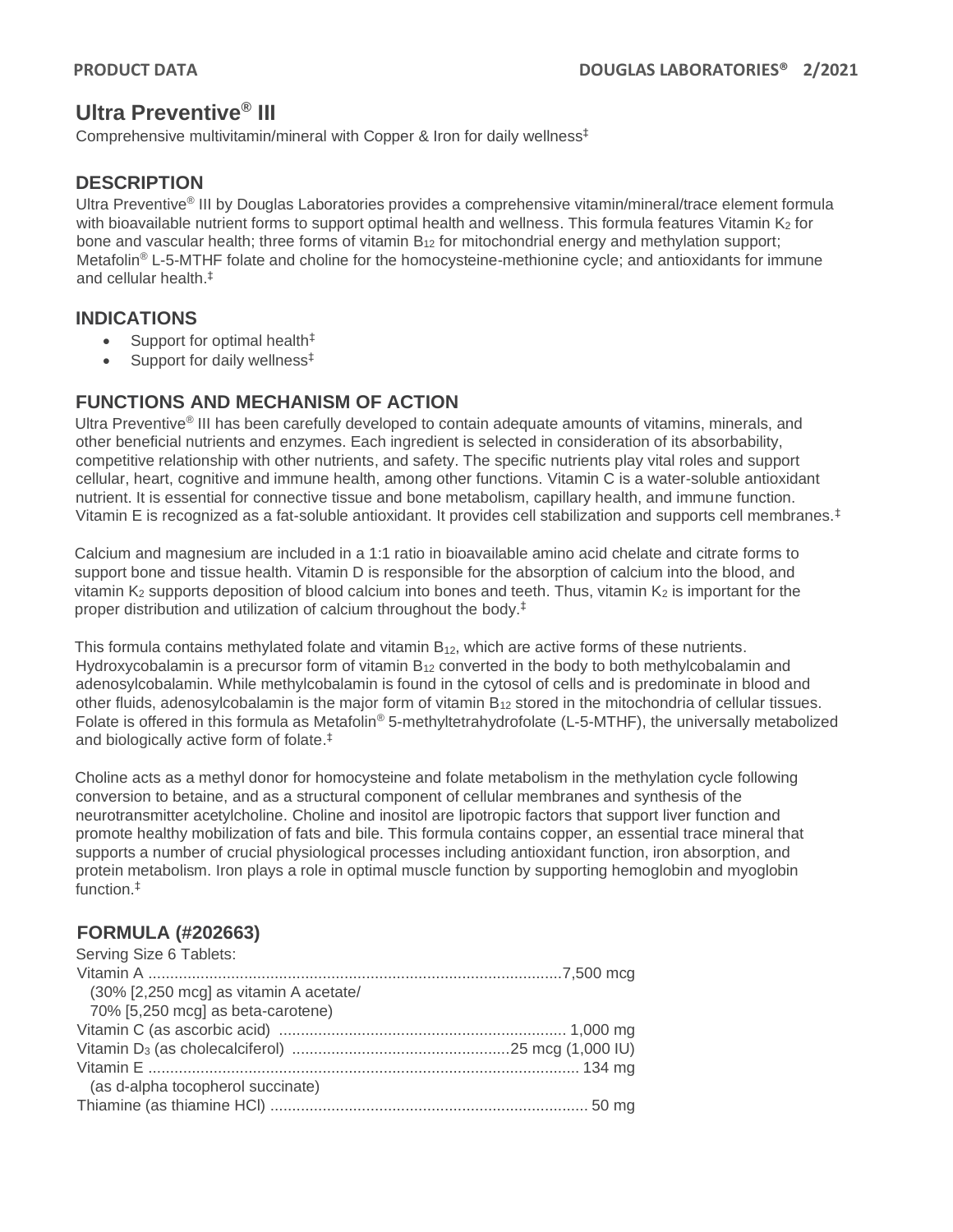| (as pyridoxine HCI/                  |                    |
|--------------------------------------|--------------------|
| pyridoxal-5-phosphate complex)       |                    |
|                                      |                    |
|                                      | (800 mcg L-5-MTHF) |
|                                      |                    |
| Hydroxycobalamin/adenosylcobalamin)  |                    |
|                                      |                    |
|                                      |                    |
|                                      |                    |
| (as d-calcium pantothenate)          |                    |
|                                      |                    |
| (from choline bitartrate)            |                    |
|                                      |                    |
| amino acid chelate complex)          |                    |
|                                      |                    |
|                                      |                    |
|                                      |                    |
| amino acid chelate complex)          |                    |
|                                      |                    |
|                                      |                    |
| (as selenium krebs <sup>††</sup> )   |                    |
|                                      |                    |
| (as copper chelate)                  |                    |
|                                      |                    |
| (as manganese sulfate)               |                    |
|                                      |                    |
| (as chromium polynicotinate)         |                    |
|                                      |                    |
|                                      |                    |
| (as molybdenum krebs <sup>tt</sup> ) |                    |
|                                      |                    |
| (as potassium chloride)              |                    |
|                                      |                    |
|                                      |                    |
|                                      |                    |
|                                      |                    |
|                                      |                    |
| (from seawater)                      |                    |
|                                      |                    |
|                                      |                    |

Other ingredients: Microcrystalline cellulose, hydroxypropyl cellulose, croscarmellose sodium, coating (purified water, hypromellose, glycerin), ascorbyl palmitate and silica

<sup>††</sup>Krebs = Citrate, Fumarate, Malate, Glutarate, and Succinate Complex

Metafolin® is a registered trademark of Merck KGaA, Darmstadt, Germany. OptiZinc<sup>®</sup> is a trademark of Lonza. Ferrony<sup>®</sup> is a registered trademark of Ashland Inc.

Gluten-Free, Non-GMO

#### **SUGGESTED USE**

As a dietary supplement, adults take 6 tablets daily with a meal or as directed by a health professional.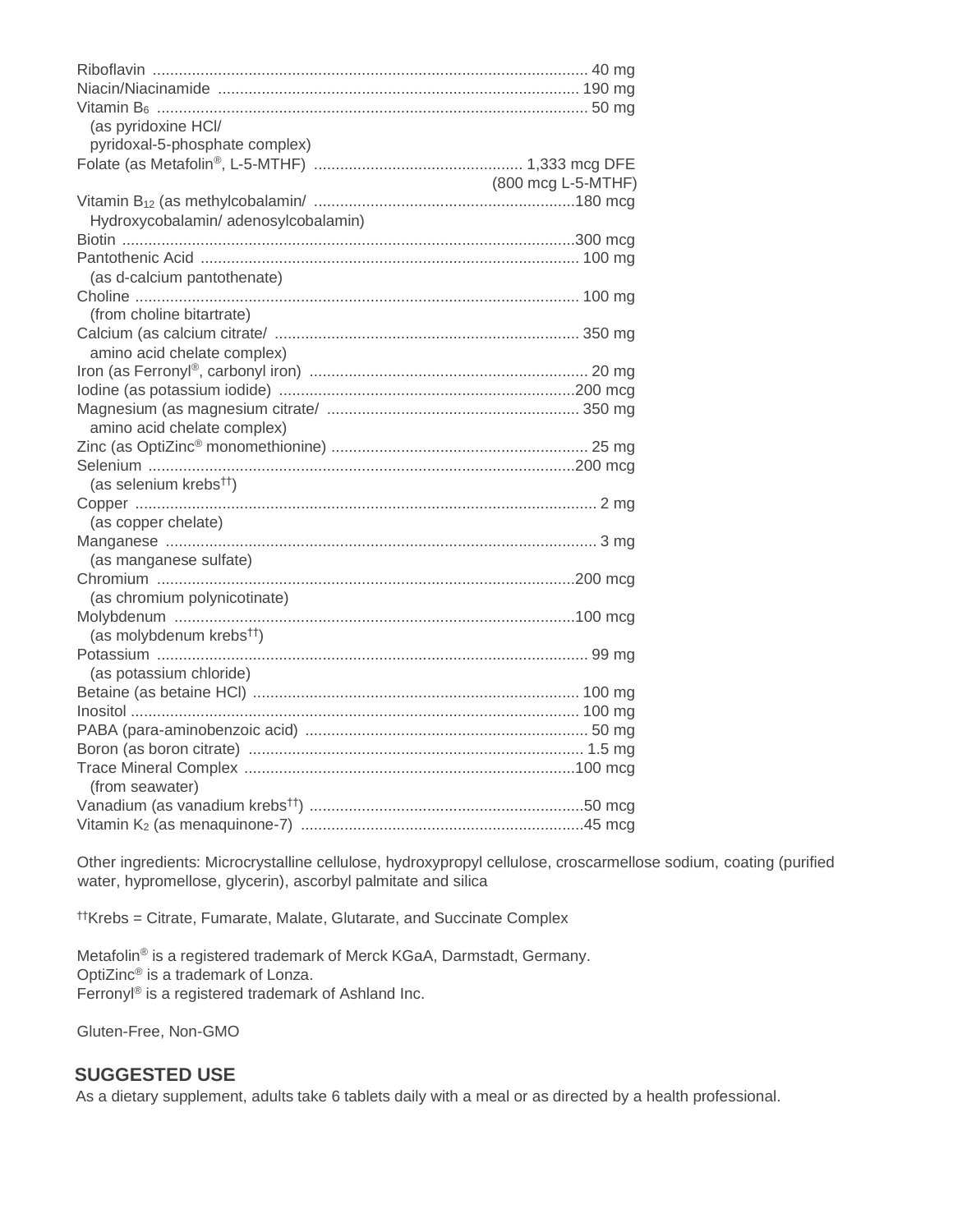### **WARNING**

Accidental overdose of iron-containing products is leading cause of fatal poisoning in children under 6. KEEP THIS PRODUCT OUT OF REACH OF CHILDREN. In case of accidental overdose, call a doctor or poison control center immediately.

If you are pregnant, nursing, have any health condition or taking any medication, particularly blood thinners, consult your health professional before using this product. Discontinue immediately if a burning sensation occurs. Not recommended for people with ulcers.

### **STORAGE**

Store in a cool, dry place, away from direct light. Use only if safety seal is intact.

#### **REFERENCES**

Girodon F, Blache D, Monget AL, et al. *J Am Coll Nutr*. 1997 Aug;16(4):357-65. Hercberg S, Galan P, Preziosi P, et al. *Arch Intern Med*. 2004 Nov 22;164(21):2335-42. Wang MX, Jiao JH, Li ZY, et al. *Atherosclerosis*. 2013 Apr;227(2):380-5. Sato K, Niki E, Shimasaki H. *Arch Biochem Biophys*. 1990 Jun;279(2):402-5. Huskisson E, Maggini S, Ruf M. *J Int Med Res*. 2007 May-Jun;35(3):277-89. Depeint F, Bruce WR, Shangari N. *Chemico-Biological Interactions*. 2006. 123; 94–112. Tsugawa N, Shiraki M. *Nutrients*. 2020 Jun 27;12(7):1909 Rodríguez-Olleros Rodríguez C, Díaz Curiel M. *J Osteoporos*. 2019 Dec 31;2019:2069176. Brunaud L, Alberto JM, Ayav A et al. *Clin Chem Lab Med*. 2003 Aug;41(8):1012-9. Miller AL. *Altern Med Rev*. 2003 Feb;8(1):7-19. Costa KA, Gaffney CE, Fischer LM, Zeisel SH. *Am J Clin Nutr*. 2005 Feb; 81(2): 440–444. Lee JK, Jung SH, Lee SE, et al. *Korean J Physiol Pharmacol*. 2018 Jan; 22(1): 35–42. Panche AN, Diwan AD, Chandra SR. *J Nutri Sci*. 2016;5:e47. Johnston CS, Barkyoumb GM, Schumacher SS. *Nutrients*. 2014 Jul 9;6(7):2572-83. Sasazuki S, Sasaki S, Tsubono Y, et al. *Eur J Clin Nutr*. 2006 Jan;60(1):9-17. Kurutas EB. *Nutr J*. 2016; 15: 71. den Heijer M, Brouwer IA, Bos GM, et al. *Arterioscler Thromb Vasc Biol*. 1998 Mar;18(3):356-61. Robinson K, Arheart K, Refsum H, et al. *Circulation*. 1998; 97: 437-443. Johnston CS, Barkyoumb GM, Schumacher SS. *Nutrients*. 2014 Jul 9;6(7):2572-83. Tanaka T, Scheet P, Biusti B, et al. *Amer J Hum Genetics.* Apr 2009. 84: 477–482. Antoniades C, Shirodaria C, Warrick N, et al. *Circulation*. 2006 Sep 12;114(11):1193-201. Cagnacci A, Cannoletta M, Volpe A. *Eur J Clin Nutr*. 2009 Oct;63(10):1266-8. Stanhewicz AE, Alexander LM, Kenney WL. *Clin Sci (Lond).* 2015 Jul;129(2):159-67. Lövblad K, Ramelli G, Remonda L, et al. *Pediatr Radiol.* 1997 Feb;27(2):155-8. Douaud G, Refsum H, de Jager CA, et al. *Proc Natl Acad Sci U S A*. 2013 Jun 4;110(23):9523-8. Suzuki T. *Nihon Yakurigaku Zasshi*. 1984 Jul;84(1):99-108. Merete C, Falcon LM, Tucker KL. *J Am Coll Nutr*. 2008 Jun; 27(3): 421–427. van Asselt DZ, Pasman JW, van Lier HJ, et al. *J Gerontol A Biol Sci Med Sci*. 2001 Dec;56(12):M775-9. Prasad AS. *Curr Opin Clin Nutr Metab Care*. 2009 Nov;12(6):646-52. Shankar AH, Prasad AS. *Am J Clin Nutr.* 1998 Aug;68(2 Suppl):447S-463S. Hossein-nezhad A, Spira A, Holick MF. *PLoS One.* 2013;8(3):e58725. Amrein K, Zajic P, Schnedl C, et al. *Crit Care*. 2014 Mar 24;18(2):R47. Wintergerst ES, Maggini S, Hornig DH. *Ann Nutr Metab*. 2006;50(2):85-94. Padayatty SJ, Katz A, Wang Y, et al. J Am Coll Nutr. 2003 Feb;22(1):18-35. Frech T, Clegg D. *Curr Rheumatol Rep [serial online].* April 2007;9(1):25-30. Carr AC, Bozonet SM, Pullar JM, et al. *Am J Clin Nutr*. 2013 Apr;97(4):800-7. Szarka A, Lőrincz T. *Protoplasma*. 2014 May;251(3):489-97. Aghajanian P, Hall S, Wongworawat MD, Mohan S. *J Bone Miner Res*. 2015 Nov; 30(11): 1945–1955.

Malmir H, Shab-Bidar S, Djafarian K. *Br J Nutr*. 2018 Apr;119(8):847-858.